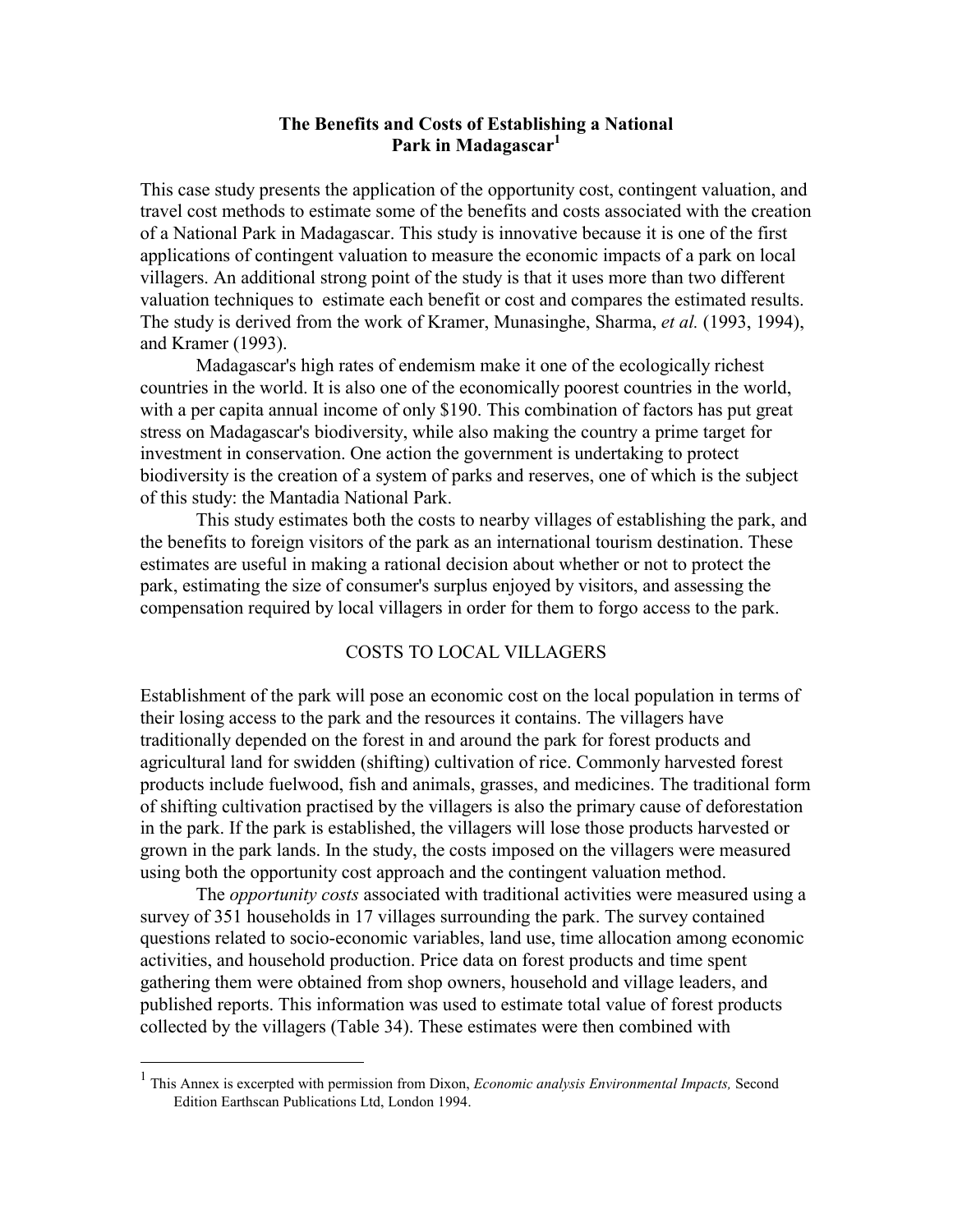information on land use and resource extraction in the park to determine the share of total household income coming from the park that would be potentially lost each year. The mean value of losses to villagers of establishing the Mantadia National Park was thus estimated at \$91 per household per year. The village survey also contained *contingent valuation questions*. These questions were phrased in terms of compensation which would make the household as well off with the park as they would have been if they continued to have access o the forests in the park. The numeraire used to elicit willingness-to-accepts bids was units of rice, because rice is the main crop in this region and transaction in rice are well known to the local people. The results of the contingent valuation survey indicate that the average household requires \$108 worth of rice per year as compensation to forgo use of the park.

| Forest<br>Products | Number of<br><i><b>Observations</b></i> | Total Annual<br><i>Value of all</i><br>Villages (\$US) | Mean Annual<br><i>Value per</i><br>Household (US\$) |
|--------------------|-----------------------------------------|--------------------------------------------------------|-----------------------------------------------------|
| Rice               | 351                                     | 44,928                                                 | 128.0                                               |
| Fuelwood           | 316                                     | 13,289                                                 | 42.0                                                |
| Crayfish           | 19                                      | 220                                                    | 11.6                                                |
| Crab               | 110                                     | 402                                                    | 3.7                                                 |
| Tenreck            | 21                                      | 125                                                    | 6.0                                                 |
| Frog               | 11                                      | 71                                                     | 6.5                                                 |

#### **Table 34** Value of Forest Products Collected by Villagers

*Source*: Kramer *et al*., 1994

## BENEFITS TO INTERNATIONAL TOURISTS

The second part of the study focused on the benefits from the establishment of the park. Travel cost and contingent valuation are used to estimate the economic value of international nature tourism. Estimating demand by international tourists requires reformulation of traditional travel cost models, because individuals that travel to a country like Madagascar engage in a variety of activities. The visit to the proposed national park would be only one of a number of activities visitors engage in.

Questionnaires based on this model were prepared and administered to visitors to the small Perinet Forest Reserve adjacent to the proposed Mantadia National Park. Table 35 presents selected summary statistics from these questionnaires for the sample of international visitors. The average visitor tended to be well-off and well-educated: they had an annual income of \$59,156, 15 years of education, and stayed in Madagascar for 27 days. Political unrest in the country cut short the survey process at 94 interviews, however, and required the data to be supplemented with data from an expert survey of US and European tour operators who specialize in nature tourism. Using combined data from the two surveys, and econometric analysis was conducted to apply the travel-cost approach. The model was then used to predict the project benefits to tourists assuming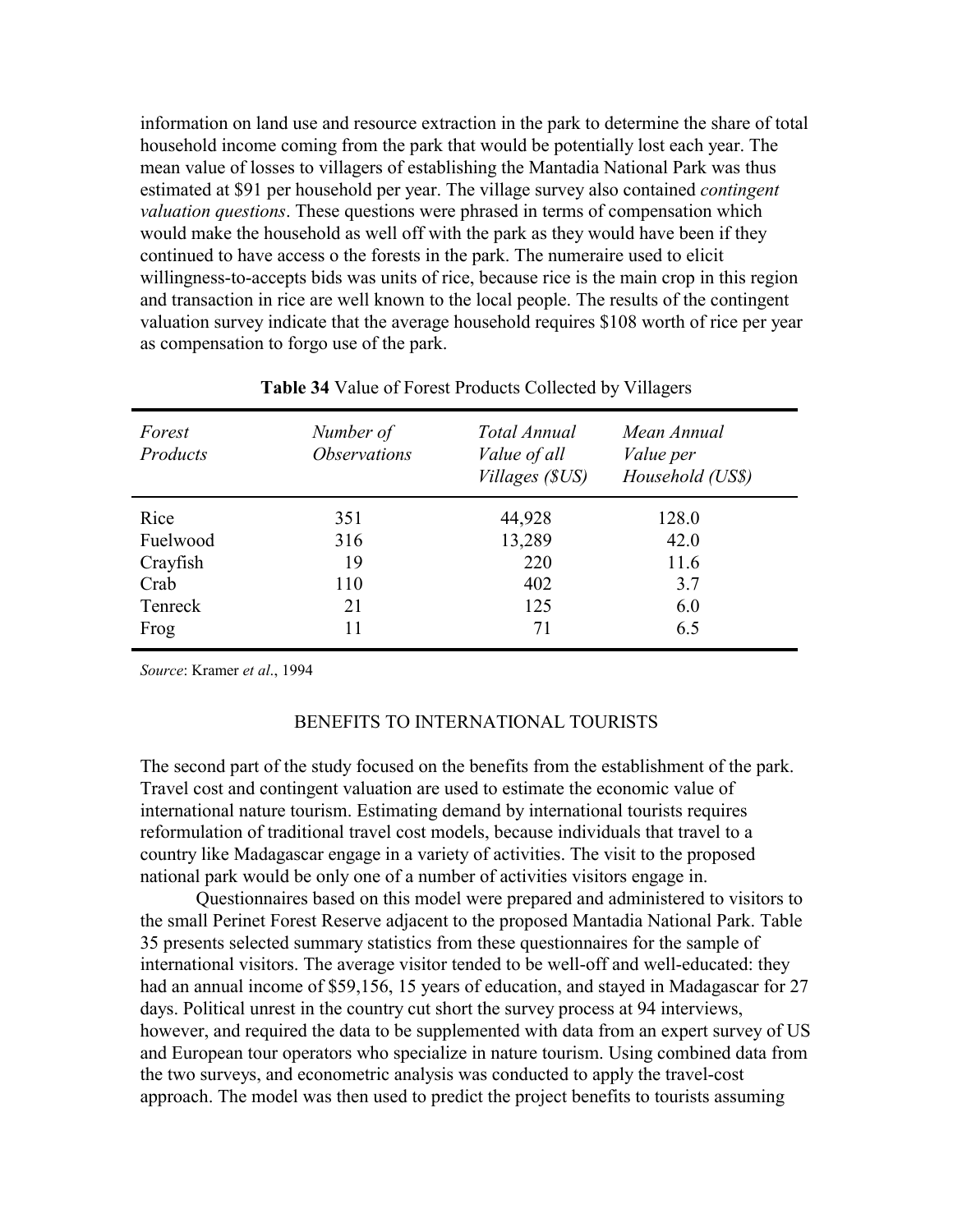that the Mantadia National Park will result in a 10 percent increase in the quality of local guides, educational materials, and facilities for interpreting natural areas in Madagascar. The travel cost method produced an average increase in willingness to pay per trip of \$24 per tourist. Based on the conservative assumption that 3,900 foreign tourists would visit the new park (the same number as currently visit the Perinet Reserve), this is equivalent to an annual 'benefit' to foreign tourists of \$93,600.

| Variable                            | Number of<br><i><b>Observations</b></i> | Range                | Mean       |
|-------------------------------------|-----------------------------------------|----------------------|------------|
| Annual Income                       | 71                                      | \$3,040 to \$296,400 | \$59,156   |
| Education                           | 86                                      | 10 to 18 years       | 15 years   |
| Age                                 | 87                                      | 16 to 71 years       | 38.5 years |
| Number of Days<br>in Madagascar     | 83                                      | $3$ to 100 days      | 26.6 years |
| Number of Days<br>in Perinet        | 80                                      | 1 to 8 days          | 2 days     |
| Total Cost of<br>Trip to Madagascar | 78                                      | \$355 to \$6,363     | \$2,874    |

**Table 35** Summary Statistics for International Visitors

*Source*: Kramer *et al.,* 1993

The *contingent valuation method* was also used to directly estimate the value of the park for foreign tourists. Visitors to the Perinet Forest Reserve were provided with information about the new park and, using a discrete choice format, they were asked how much more they would have been willing to pay for their trip to Madagascar to visit the new national park if they saw twice as many lemurs, or if they saw the same number of lemurs as on their current visit. Since most of these visitors are only expected to visit Madagascar once, their response represents a one-time, lump sum payment they are willing to make in order to preserve the park. Mean willingness-to-pay for the park (conditional on seeing the same number of lemurs) was \$65. Assuming current visitation patterns, the total annual willingness-to-pay for the park would be \$253,500.

### COMPARISON OF RESULTS

For the village component, the welfare estimates, which are based on the two quite different valuation methods of opportunity cost and contingent valuation, are remarkably similar (\$91 and \$108 per household per year). Based on estimated household incomes for this area, this amount is equivalent to about 35 percent of present household income, a very significant amount for a poor population.

For the international visitor benefits, travel cost and contingent valuation produced somewhat more disparate estimates (\$24 and \$65 per trip). The contingent valuation estimate may be higher because it includes some non-use values, whereas the travel cost estimate contains only direct use values. As seen from Table 35 these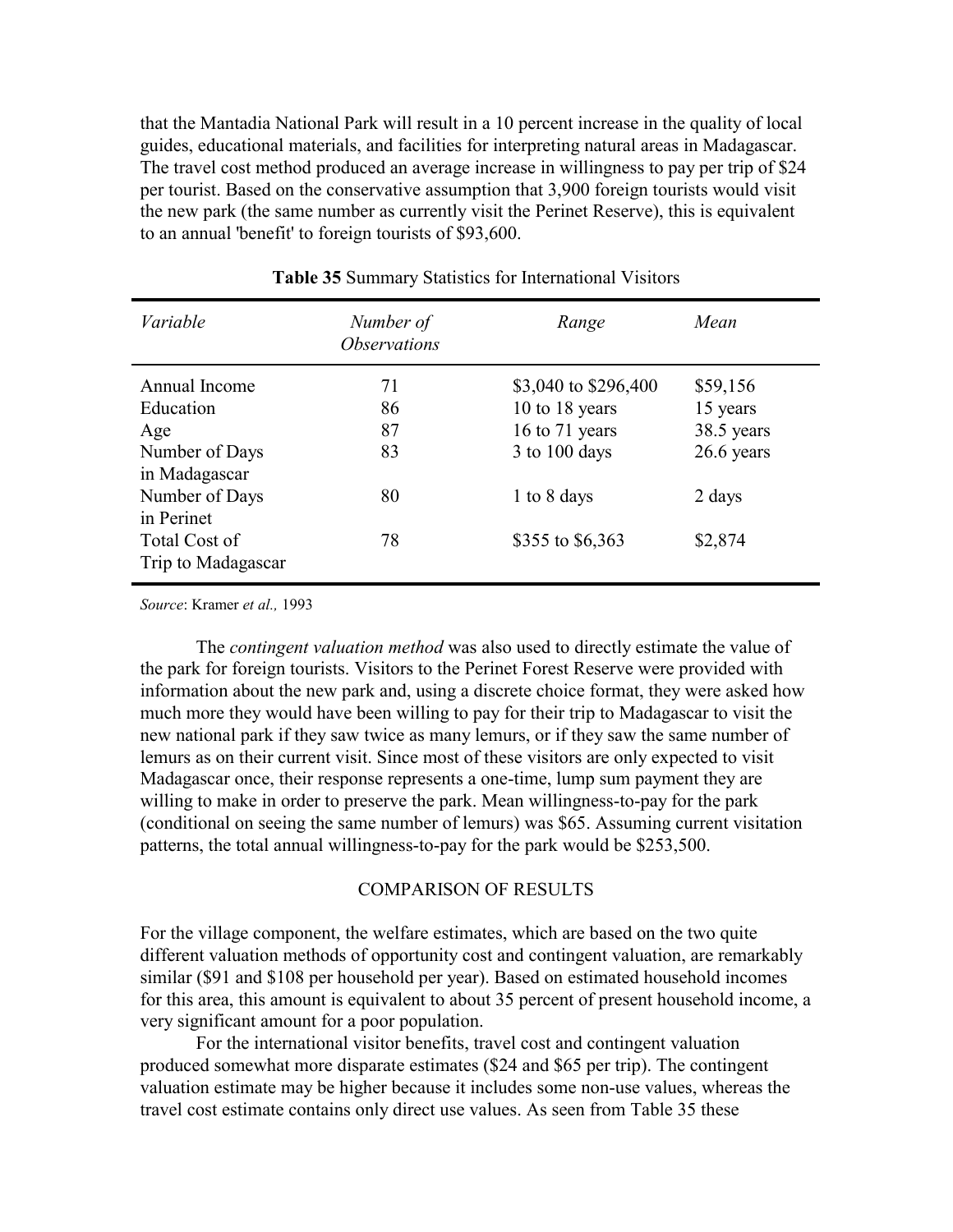estimates represent a virtually insignificant amount of the average visitor's annual income.

Table 36 provides a summary of the economic analysis of Mantadia National Park in terms of the opportunity cost to nearby villagers and the consumer's surplus enjoyed by international visitors. The analysis reveals that villagers will require approximately \$500,000 to \$700,000 of compensation to forgo the use of the park and international tourists are willing to pay an additional \$800,000 to \$2,160,000 to visit the park. The establishment of the park potentially produces many benefits, including local income from tourism, protection of biodiversity, watershed protection and climate regulation. The existence of substantial consumer's surplus on the part of international visitors van be used to help devise a compensation scheme for local villagers who will be losing part of their economic base. the actual for in which compensation is made -- direct methods - still has to be determined. What is clear, however, is that the creation of Mantadia National Park will impose costs on nearby villagers but the Park also creates benefits that can be used to meet those costs.

**Table 36** Summary Economic Analysis of Mantadia National Park

| Method Used                                                                   | Annual Mean Value<br>per Household (\$)       | <b>Aggregate Present</b><br>Value <sup>a</sup> (\$) |  |  |  |
|-------------------------------------------------------------------------------|-----------------------------------------------|-----------------------------------------------------|--|--|--|
| <b>Opportunity Cost</b><br><b>Contingent Valuation</b>                        | \$91<br>\$108                                 | \$566,070<br>\$673,078                              |  |  |  |
| Estimates of Welfare Gains to Foreign Tourists from Establishment of the Park |                                               |                                                     |  |  |  |
| Method Used                                                                   | Annual Mean Value<br>per Trip $(\mathcal{S})$ | <b>Aggregate Present</b><br>Value <sup>a</sup> (\$) |  |  |  |
| <b>Travel Cost</b><br><b>Contingent Valuation</b>                             | \$24<br>\$65                                  | \$796,870<br>\$2,160,000                            |  |  |  |

Estimates of Welfare Losses to Local Villagers from Establishment of the Park

<sup>a</sup> Aggregated over 20 years at a 10% discount rate.

*Source*: Kramer, 1993; Kramer, *et al.*, 1993.